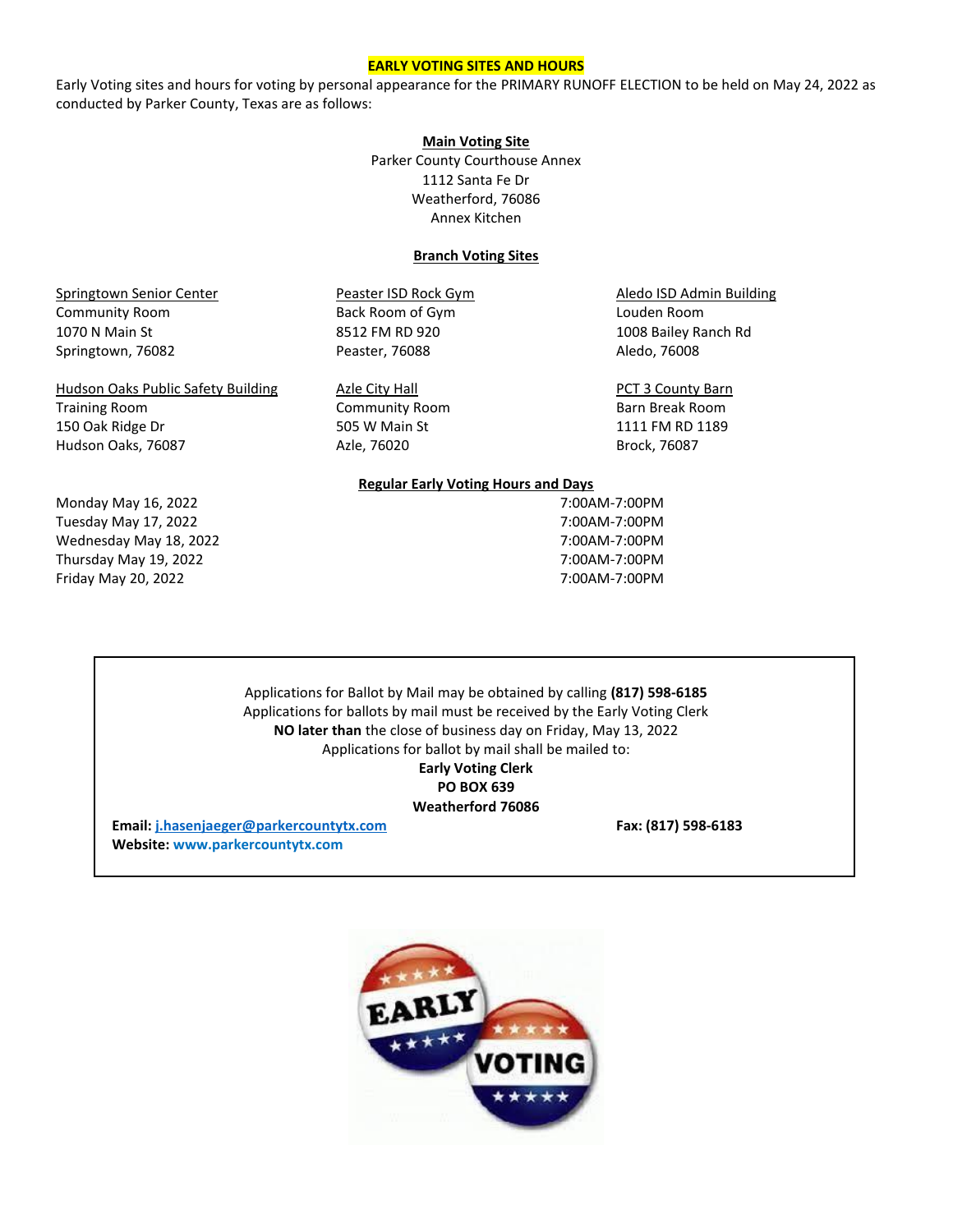# **SITIOS Y HORARIOS DE VATACION ANTICIPADA**

Los lugares para la votación anticipada y el horario para la votación en persona para la ELECCION PRIMARIA que se llevara a cabo el 1 de MARCHA de 2022, según lo llevara a cabo el condado de Parker, Texas, son los siguientes:

### **Sitio principal de votacion**

Parker County Courthouse Annex 1112 Santa Fe Dr Weatherford, 76086 Annex Kitchen

# **Sitios de votacion de sucursales**

| Springtown Senior Center           | Peaster ISD Rock Gym                          | Aledo ISD Admin Building |
|------------------------------------|-----------------------------------------------|--------------------------|
| <b>Community Room</b>              | Back Room of Gym                              | Louden Room              |
| 1070 N Main St                     | 8512 FM RD 920                                | 1008 Bailey Ranch Rd     |
| Springtown, 76082                  | Peaster, 76088                                | Aledo, 76008             |
| Hudson Oaks Public Safety Building | Azle City Hall                                | <b>PCT 3 County Barn</b> |
| <b>Training Room</b>               | <b>Community Room</b>                         | Barn Break Room          |
| 150 Oak Ridge Dr                   | 505 W Main St                                 | 1111 FM RD 1189          |
| Hudson Oaks, 76087                 | Azle, 76020                                   | Brock, 76087             |
|                                    | Horas y dias regulares de votacion anticipada |                          |
| Lunes 16 de Mayo de 2022           |                                               | 7:00AM-7:00PM            |
| Martes 17 de Mayo de 2022          |                                               | 7:00AM-7:00PM            |
| Miercoles 18 de Mayo de 2022       |                                               | 7:00AM-7:00PM            |
| Jueves 19 de Mayo de 2022          |                                               | 7:00AM-7:00PM            |
| Viernes 20 de Mayo de 2022         |                                               | 7:00AM-7:00PM            |

Las solicitudes de boletas por correo deben ser recibidas por el Secretario de Voatcion Anticipada **No mas tarde que** el cierre del dia habil el viernes 13 de Mayo de 2022 Las solicitudes de bolete electoral por correo se enviaran por correo a **Early Voting Clerk PO BOX 639 Weatherford 76086**

**Email: [j.hasenjaeger@parkercountytx.com](mailto:j.hasenjaeger@parkercountytx.com) Fax: (817) 598-6183 Website: www.parkercountytx.com**

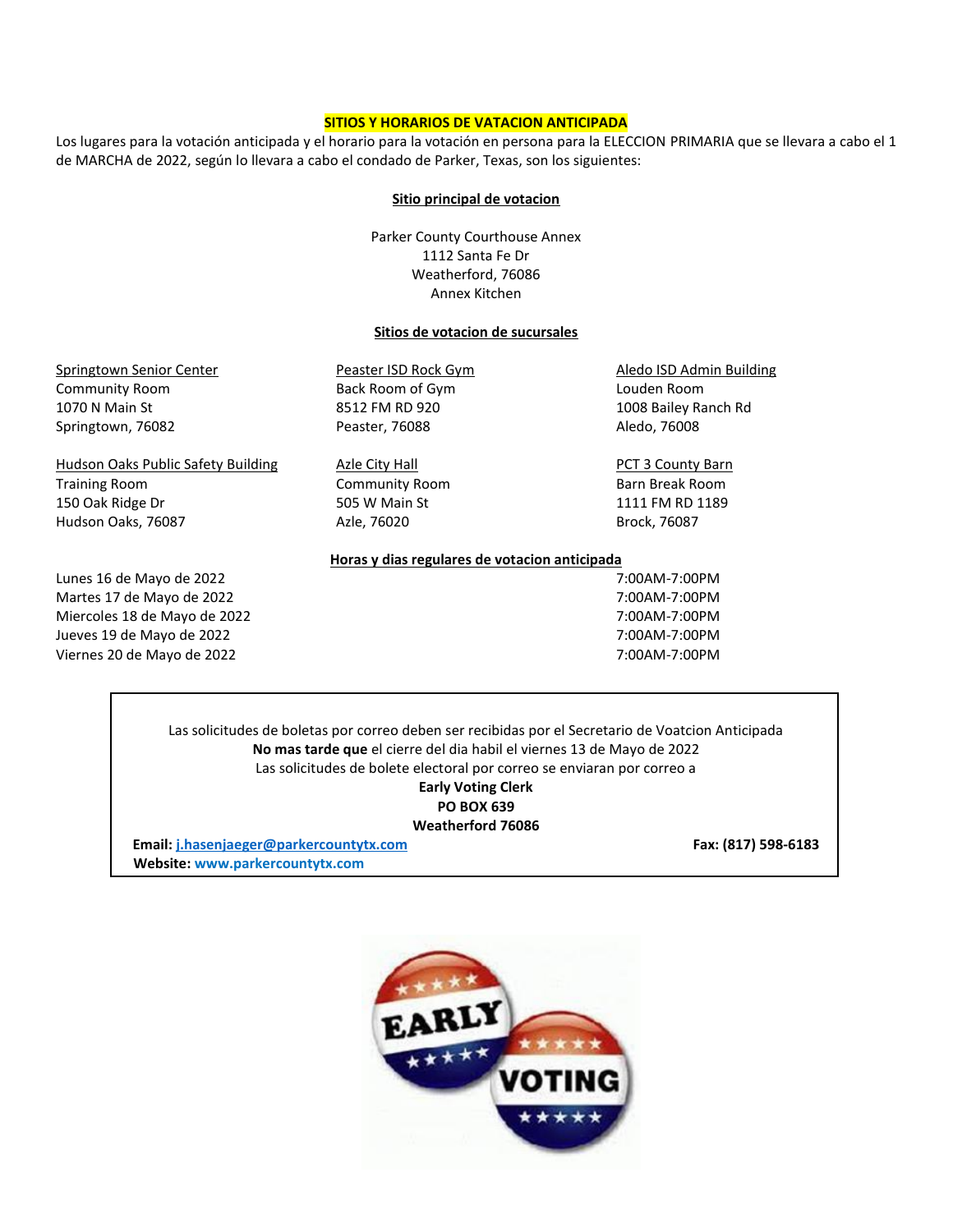# **7:00AM-7:00PM**

# **ELECTION DAY SITES**

Election Day sites for voting by personal appearance for the PRIMARY ELECTION to be held on May 24, 2022 as conducted by Parker County, Texas are as follows:

Silver Creek United Methodist Church **2200 Church Rd, Azle 76020** Fellowship Hall Parker County PCT Barn # 3 1111 FM RD 1189, Brock 76087

Azle City Hall 505 W Main St, Azle 76020 Community Room Reno City Hall **195 W Reno Rd, Azle 76020** Community Center Springtown Senior Center **1070 N** Main St, Springtown 76082 Community Room<br>Poolville Methodist Church **Community Room** 230 North Church, Poolville 76487 Fellowship Hall 230 North Church, Poolville 76487 Peaster ISD Rock Gym 8512 FM RD 920, Peaster 76088 Back Room of Gym Bethesda United Methodist Church 6657 FM RD 113 N, Weatherford 76088 Johnson Hall<br>Victory Baptist Church 1304 Fort Worth Hwy, Weatherford 76086 Youth Building Victory Baptist Church 1304 Fort Worth Hwy, Weatherford 76086 Youth Building<br>Hudson Oaks Public Safety Building 150 N Oakridge Dr, Hudson Oaks 76087 Training Room Hudson Oaks Public Safety Building 150 N Oakridge Dr, Hudson Oaks 76087 Santa Fe Drive Baptist Church 1502 Santa Fe Dr, Weatherford 76086 Family Life Center Weatherford College 225 College Park Dr, Weatherford 76086 Millsap Community Center **102 Fannin St, Millsap 76066** Community Room Community Room<br>Harmony Baptist Church **Community Room** 242 Harmony Rd, Weatherford 76087 Paptist Church 242 Harmony Rd, Weatherford 76087 Gym<br>1111 FM RD 1189, Brock 76087 Gymru Break Room Greenwood Fire Department 1418 Greenwood Cut-Off Rd, Weatherford 76087 Training Room<br>Morningstar Amenity Center 128 Heather Wind Ln, Aledo 76008 Main Room 128 Heather Wind Ln, Aledo 76008 First Baptist Willow Park **First Baptist Willow Park 76087** Welcome Center **Bear Creek Community Church 18600 House 18600** Hwy 377, Cresson 76035 Bear Creek Community Church 18600 Hwy 377, Cresson 76035 Lobby<br>Aledo ISD Admin Building 1008 Bailey Ranch Rd, Aledo 76008 1008 Bailey Ranch Rd, Aledo 76008

### **POLL-SITE NAME ADDRESS: ROOM AT POLLING SITE:**

3<sup>rd</sup> Floor Workforce Building

# **ALL REGISTERED VOTERS MAY VOTE AT ANY OF THESE LOCATIONS**